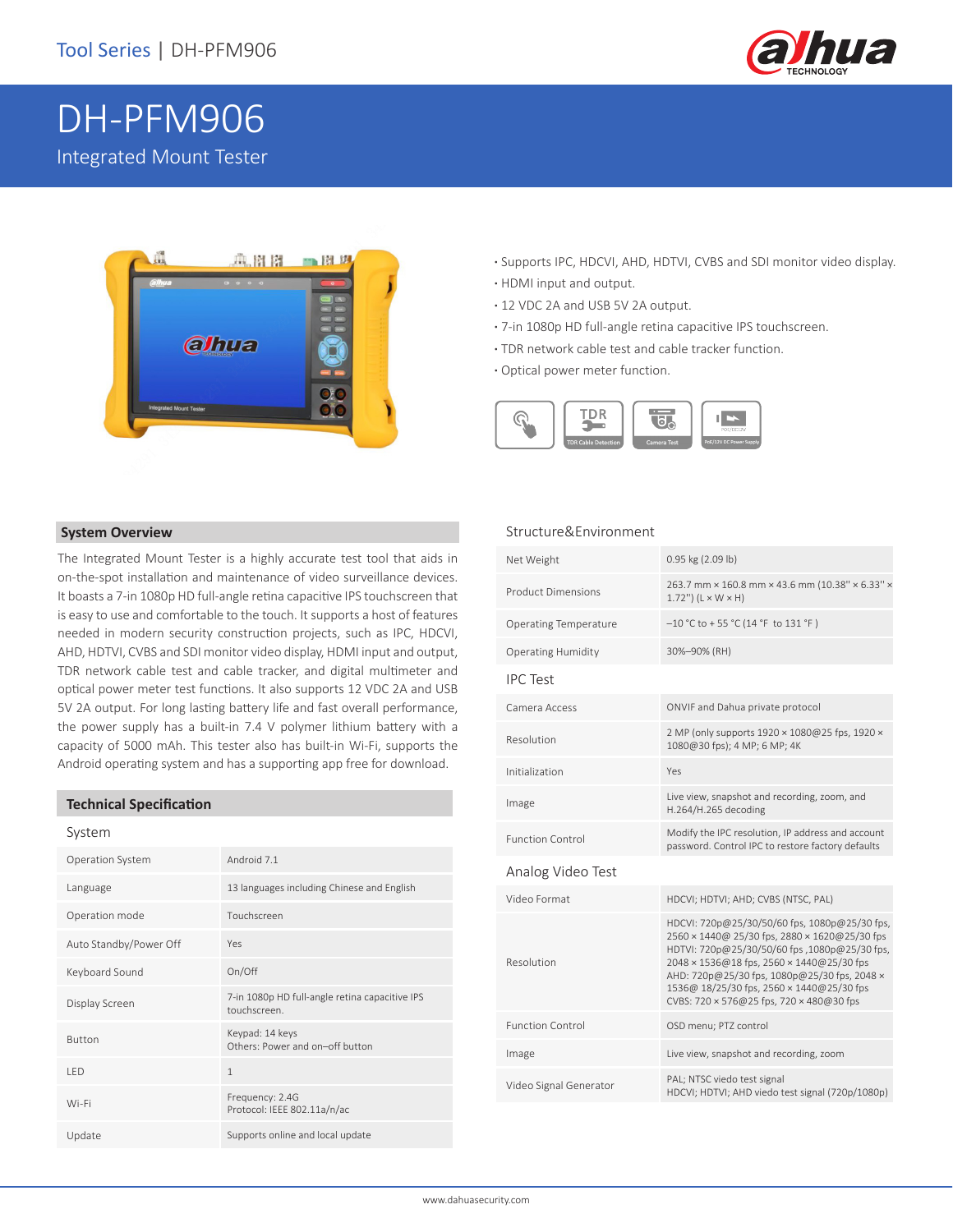## Tool Series | DH-PFM906

| UTC                      |                                                                                                                                                                                                           |
|--------------------------|-----------------------------------------------------------------------------------------------------------------------------------------------------------------------------------------------------------|
| <b>UTC</b>               | Switches from CVBS mode to CVI/TVI/AHD mode;<br>Switches from one HD format (up to 1080p) to<br>another HD format                                                                                         |
| DMM                      |                                                                                                                                                                                                           |
| DC Voltage               | Limit: 2/20/200/600 V<br>Reading range: ±19999<br>Min. Resolution: 0.1 mV<br>Accuracy: ±0.1%+8                                                                                                            |
| AC Voltage               | Limit: 20/200/600 V<br>Reading range: ±1999<br>Min. Resolution: 1 V<br>Accuracy: $\pm 1.2\% + 3$                                                                                                          |
| DC Current               | Limit: 20/200/2000 mA<br>Reading range: ±19999<br>Min. Resolution: 1 uA<br>Accuracy: ±0.1%+8*                                                                                                             |
| <b>AC Current</b>        | Limit: 20/200/2000 mA<br>Reading range: ±1999<br>Min. Resolution: 1 uA<br>Accuracy: ±1.2%+3                                                                                                               |
| <b>Resistance Test</b>   | Limit: 2 k $\Omega/20$ k $\Omega/200$ k $\Omega/2$ m $\Omega/20$ m $\Omega$<br>Reading range: 0-19999<br>Min. Resolution: $0.1 \Omega$<br>Accuracy: ±0.1%+8                                               |
| Capacitance Test         | Limit: 2 nF/20 nF/200 nF/2 uF/20 uF/200 uF/2<br>mF/20 mF<br>Reading range: 0-1999<br>Min. Resolution: 1 pF<br>Accuracy: ±4%+5                                                                             |
| Diode Voltage Drop       | Limit: 2 V<br>Reading range: 0-19999<br>Min. Resolution: 0.1 mV<br>Accuracy: ±0.1%+20                                                                                                                     |
| Continuity Test          | Limit: $2 k\Omega$<br>Reading range: 0-19999<br>Min. Resolution: $0.1 \Omega$<br>Accuracy: ±0.1%+20                                                                                                       |
| Others                   |                                                                                                                                                                                                           |
| <b>SDI Test</b>          | Resolution:720p@60 fps /1080p@60<br>fps/1080i@60 fps                                                                                                                                                      |
| RS-485 Control           | Communication protocol: More than 30 protocols<br>including Pelco-D/P, Samsung, Panasonic, Lilin,<br>and Yaan<br>Baud Rate:150 bps, 300 bps, 600 bps, 1200 bps,<br>2400 bps, 4800 bps, 9600bps, 19200 bps |
| Wireless                 | Wi-Fi Hotspot                                                                                                                                                                                             |
| Cable Test               | Network Cable Test; Break and Short Circuit Test;<br>Cable Tracing                                                                                                                                        |
| <b>HDMI</b> Test         | 1-ch HDMI video input (720p and 1080p);<br>1-ch HDMI video output, max. 4k@30 fps                                                                                                                         |
| Audio Test               | 1-ch audio input, and 1-ch audio output                                                                                                                                                                   |
| Power Supply for Camera  | 12 VDC 2A                                                                                                                                                                                                 |
| Network Test             | Features IP address scanning, PING test, link scan<br>and other functions                                                                                                                                 |
| Voltage Test             | Displays the size of PoE/PSE voltage and line<br>connection                                                                                                                                               |
| Visible Red Light Source | Emits a visible red light to detect various types of<br>faults in the optical fiber line such as breaks, cracks,<br>and bends.                                                                            |

| Protocol Code Acquisition | Built-in serial port tool, can receive and display<br>RS485 protocol code data sent by control device,<br>and can also send hexadecimal codes.                                                                                                                                                   |
|---------------------------|--------------------------------------------------------------------------------------------------------------------------------------------------------------------------------------------------------------------------------------------------------------------------------------------------|
| Optical Power Meter       | Detector Type: InGaAs<br>Calibrated Wavelength:<br>1625/1550/1480/1310n/1300/850 nm<br>Power Test Range: -70 dBm to +10 dBm<br>Measurement Accuracy: <±3% dB (-10 dBm, +22<br>°C/+71.6 °F); <±5% dB (FS, +22 °C/+71.6 °F)<br>Resolution: Linear: 0.1%, logarithmic: 0.01 dBm<br>Connector: FC/PC |
| Port                      |                                                                                                                                                                                                                                                                                                  |
| Power                     | $1 \times$ charge port, 12 VDC<br>1 × power output port, 12 VDC 2A                                                                                                                                                                                                                               |
| Audio Port                | $1 \times$ audio input port, $1 \times$ audio output port                                                                                                                                                                                                                                        |
| <b>USB</b>                | $1 \times$ type-A port                                                                                                                                                                                                                                                                           |
| Network Port              | 2 × RJ45 10M/100M/1G network port                                                                                                                                                                                                                                                                |
| SD Card                   | 1 x micro SD card slot                                                                                                                                                                                                                                                                           |
| <b>HDMI</b>               | $1 \times$ HDMI input port<br>$1 \times$ HDMI output port                                                                                                                                                                                                                                        |
| RS-232                    | <b>NA</b>                                                                                                                                                                                                                                                                                        |
| RS-485                    | $\mathbf{1}$                                                                                                                                                                                                                                                                                     |
| VLS                       | $\mathbf{1}$                                                                                                                                                                                                                                                                                     |
| OPM                       | 1                                                                                                                                                                                                                                                                                                |
| Multimeter                | 4                                                                                                                                                                                                                                                                                                |
| Power Supply              |                                                                                                                                                                                                                                                                                                  |
| Power Supply              | 12 VDC 1A/POE 48 V-0.5 A                                                                                                                                                                                                                                                                         |
| Battery                   | Replaceable 7.4 V polymer lithium battery with a<br>capacity of 37 Wh, and a working time of about 8<br>hours                                                                                                                                                                                    |
| Certifications            |                                                                                                                                                                                                                                                                                                  |
| Certifications            | CE: EN 62368-1, EN 300 328, EN 301 489, EN IEC<br>62311<br>FCC: ANSI C63.4: 2014, FCC Part 15 Subpart B                                                                                                                                                                                          |
|                           |                                                                                                                                                                                                                                                                                                  |

### **Dimensions (mm[inch])**